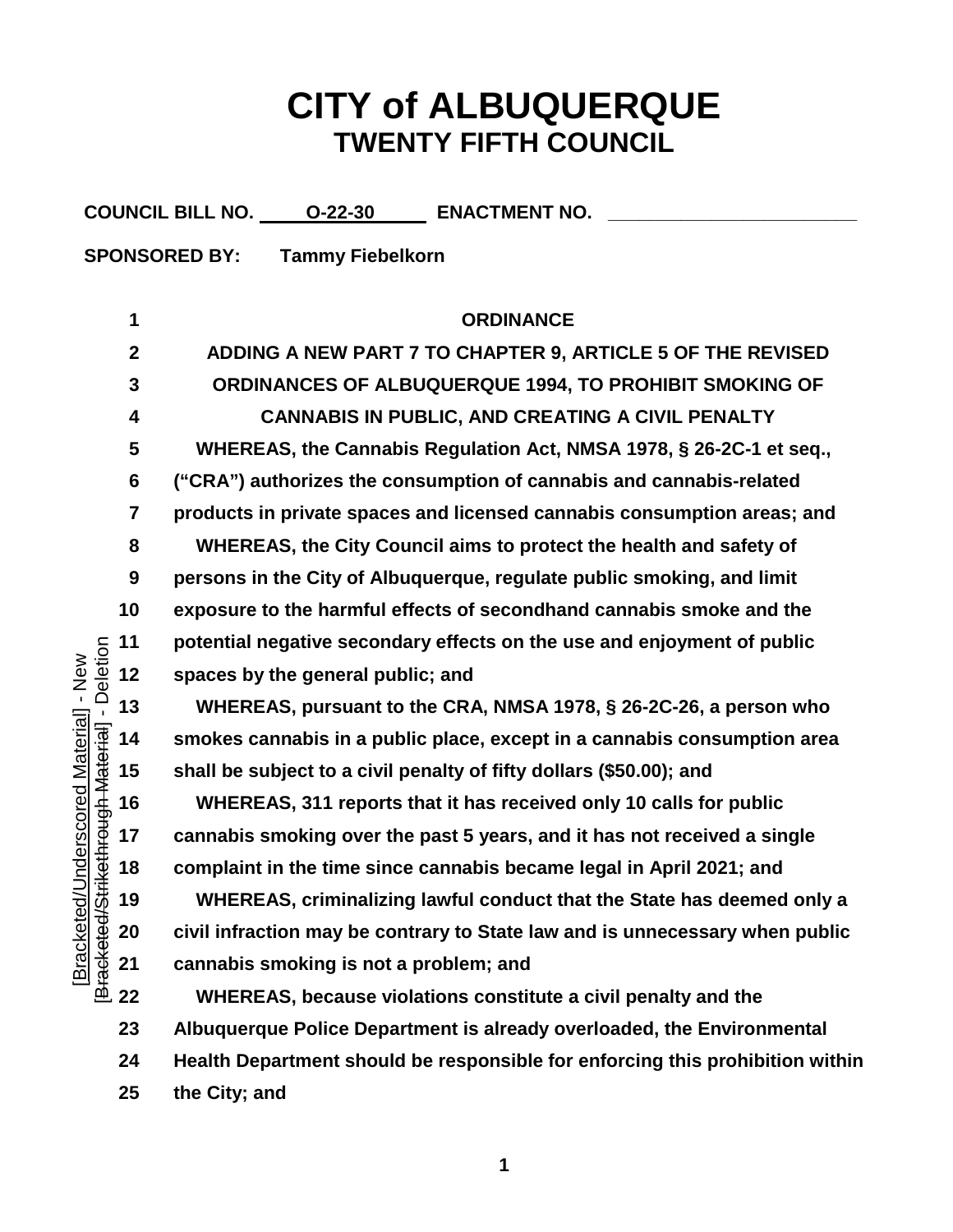|                                         | 1                       | WHEREAS, for Fiscal Year 2023, the City Council appropriated funding to      |
|-----------------------------------------|-------------------------|------------------------------------------------------------------------------|
|                                         | $\boldsymbol{2}$        | the Environmental Health Department for Cannabis Services; and               |
|                                         | 3                       | <b>WHEREAS, the City Council finds it necessary to explicitly prohibit</b>   |
|                                         | 4                       | smoking of cannabis in public and create a procedure for enforcement of this |
|                                         | 5                       | prohibition.                                                                 |
|                                         | 6                       | BE IT ORDAINED BY THE COUNCIL, THE GOVERNING BODY OF THE CITY OF             |
|                                         | $\overline{\mathbf{7}}$ | <b>ALBUQUERQUE:</b>                                                          |
|                                         | 8                       | SECTION 1. A new Part 7 is hereby added to Health, Safety and Sanitation,    |
|                                         | 9                       | Chapter 9, Article 5, of the Revised Ordinances of Albuquerque, 1994, as     |
|                                         | 10                      | follows:                                                                     |
|                                         | 11                      | <u> "[§ 9-5-7-1. SHORT TITLE.</u>                                            |
|                                         | 12                      | Sections 9-5-7-1 et seq. may be cited as the "Smoking Cannabis in Public     |
|                                         | 13                      | Ordinance."                                                                  |
|                                         | 14                      | § 9-5-7-2. DEFINITIONS.                                                      |
|                                         | 15                      | For purposes of this section, the following definitions shall apply unless   |
|                                         | 16                      | the context clearly indicates or requires a different meaning:               |
|                                         | 17                      | <b>Enforcement Authority. The Mayor, the Mayor's designated agents, and</b>  |
|                                         | 18                      | the Environmental Health Department.                                         |
|                                         | 19                      | <b>Smoking Cannabis in Public. Means inhaling, exhaling, burning,</b>        |
| Material] - New<br>laterial] - Deletion | 20                      | carrying or holding any lighted, heated, or otherwise volatilized cannabis   |
| [Bracketed/Strikethrough Material]      | 21                      | product, including all types of cigarettes, cigars, pipes, e-cigarettes,     |
|                                         | 22                      | vaporizers, and any other lighted cannabis product in a place to which the   |
| Bracketed/Underscored                   | 23                      | general public has access and includes hallways, lobbies and other parts     |
|                                         | 24                      | of apartment houses and hotels that do not constitute rooms or apartments    |
|                                         | 25                      | designed for actual residence; highways; streets; schools; places of         |
|                                         | 26                      | amusement; parks; playgrounds; open space; places used in connection         |
|                                         | 27                      | with public passenger transportation, parking lots, and public ways          |
|                                         | 28                      | including sidewalks and any other area between the curb lines or lateral     |
|                                         | 29                      | lines of the roadway and the adjacent property lines. This definition does   |
|                                         | 30                      | not include or apply to otherwise lawful activities within a licensed        |
|                                         | 31                      | cannabis consumption area.                                                   |
|                                         | 32                      | § 9-5-7-3. CONSUMPTION OF CANNABIS IN PUBLIC.                                |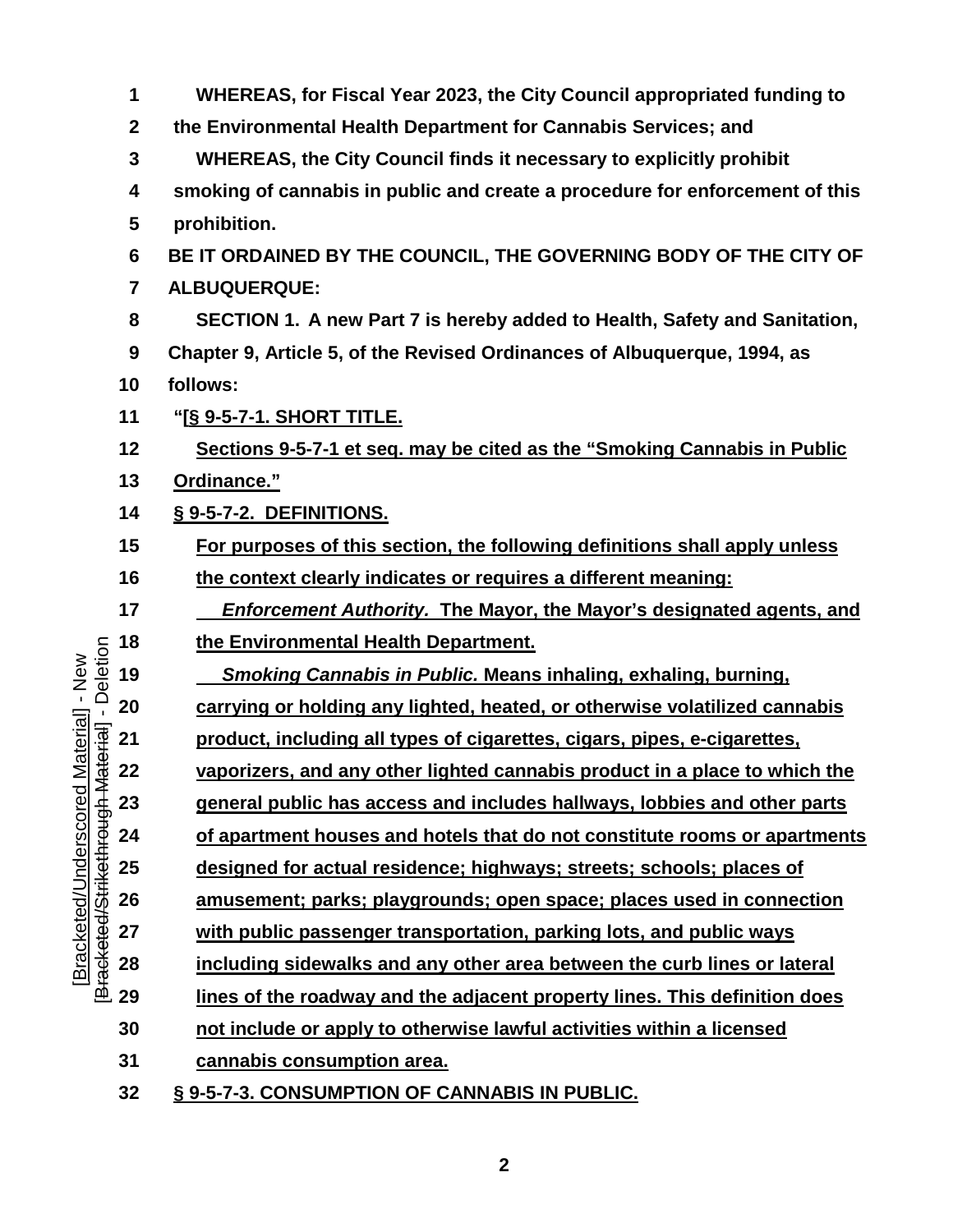**(A)** *Cannabis Smoking Prohibited in Public***. No person shall smoke cannabis in public within the City of Albuquerque. (B)** *Enforcement***. The Mayor, the Mayor's designated agents, and the Environmental Health Department shall have the authority to enforce this ordinance, which includes authority to issue a civil penalty. § 9-5-7-4. NOTICE OF VIOLATION; NOTICE OF HEARING; HEARINGS; CONTINUANCE; HEARING PROCEDURES; ORDER; PENALTIES. 8 (A)** *Notice of violation.* **If the enforcement authority reasonably believes that a person has violated this ordinance, such official shall serve written notice upon the same of the alleged violation (the "notice of violation"). The notice requirement is satisfied if personal service of same is had upon the person or mailed to the person's last known address by certified mail. 13 (1) The notice of violation shall specify the provisions of this article which have been allegedly violated, and shall set forth with reasonable clarity the factual basis for each alleged violation, and shall state that an administrative hearing will be scheduled by the City and that a notice of the hearing will be mailed to the person's last known address by certified mail in accordance with this article.** Bracketed/Strikethrough Material] - Deletion [Bracketed/Strikethrough Material] - Deletion **19 (2) The enforcement authority shall provide the City Clerk with a copy of the notice of violation for transmission to the City Independent Office of Hearings within three business days of the notice of violation being served. (3) A violation constitutes a civil infraction punishable by a fine of up to \$50.00. An individual served with a notice of violation may elect to pay the fine in lieu of the hearing. 25 (B)** *Hearing and penalties relating to a notice of violation.* **26 (1)** *Hearing.* **Any person in receipt of a notice of violation, and any other interested person, may appear and produce evidence at any administrative hearing relating to a notice of violation. The final order of the City's administrative hearing officer on such matter constitutes the final administrative adjudication of the matter by the City. 31 (a)** *Notice of hearing.* **Within three business days of its receipt of the notice of violation, the City Independent Office of Hearings shall mail a notice of the hearing to the person and the enforcement authority who delivered the** 

[Bracketed/Underscored Material] - New

Bracketed/Underscored Material] - New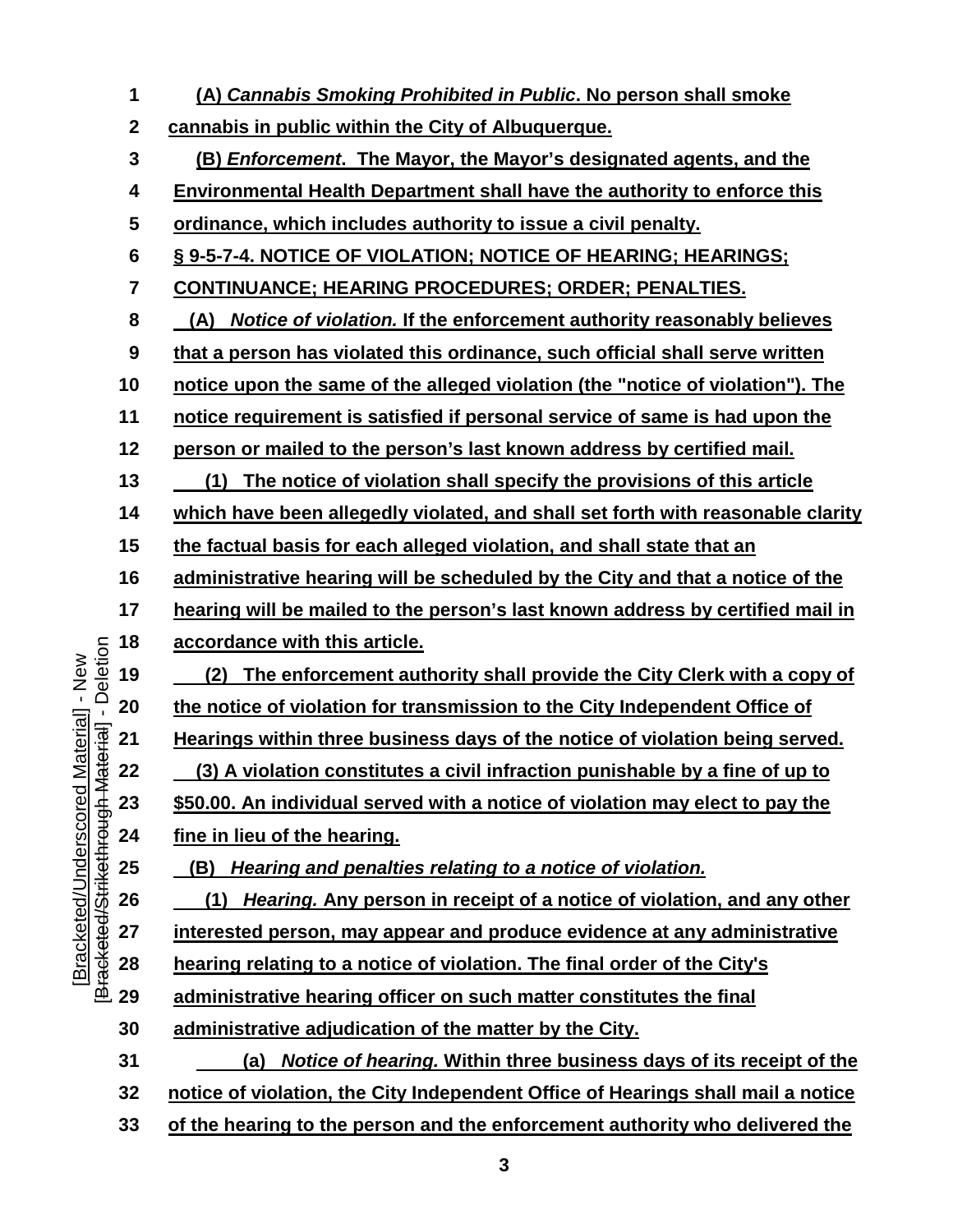**notice of violation, via certified mail. The notice shall specify the location of the hearing, a date and time for the hearing that is between 15 and 20 days from its mailing of the notice of hearing. Such notice shall briefly state the nature of the hearing and that failure to attend may result in an automatic fine of \$50.00. 6 (b)** *Continuance.* **A first continuance of the hearing may be ordered by the hearing officer assigned to hear the matter upon a showing of good cause by any party. Any subsequent continuance request may be granted only with the consent of all parties to the matter. 10 (c)** *Hearing procedure***. A Hearing Officer shall hold a hearing pursuant to the procedures outlined in the Independent Office of Hearings "IHO" Ordinance, ROA 1994, §§ 2-7-8-1 to 2-7-8-9. The hearing shall be conducted following the rules of evidence and civil procedure for the district courts. The enforcement authority has the burden to prove the violation by a preponderance of the evidence. The responding person has the burden to prove any defenses by a preponderance of the evidence. If the enforcement authority prevails, the responding person shall pay the fine within 30 consecutive days from the date of the final written order. Following a hearing,**  Bracketed/Strikethrough Material] - Deletion [Bracketed/Strikethrough Material] - Deletion **the responding person may appeal the decision of the Hearing Officer to the District Court within 30 days of the decision and may recover the costs of filing the appeal if successful. 22 (d)** *Order.* **Within five days of the conclusion of the hearing, the hearing office shall issue a final written order that identifies the penalty being imposed (if any) relating to the allegations from the notice of violation. 25 (2)** *Findings required for imposition of penalty.* **The hearing officer may enter an order imposing a penalty if it is found that a person violated this article. 28 (3)** *Penalty.* **A violation constitutes a civil infraction punishable by a fine of up to \$50.00. Upon finding a violation, the hearing officer may enter an order imposing a fine of up to \$50.00.]" SECTION 2. SEVERABILITY CLAUSE. If any section, paragraph, sentence, clause, word or phrase of this ordinance is for any reason held to be invalid or** 

[Bracketed/Underscored Material] - New

Bracketed/Underscored Material] - New

**unenforceable by any court of competent jurisdiction, such decision shall not**